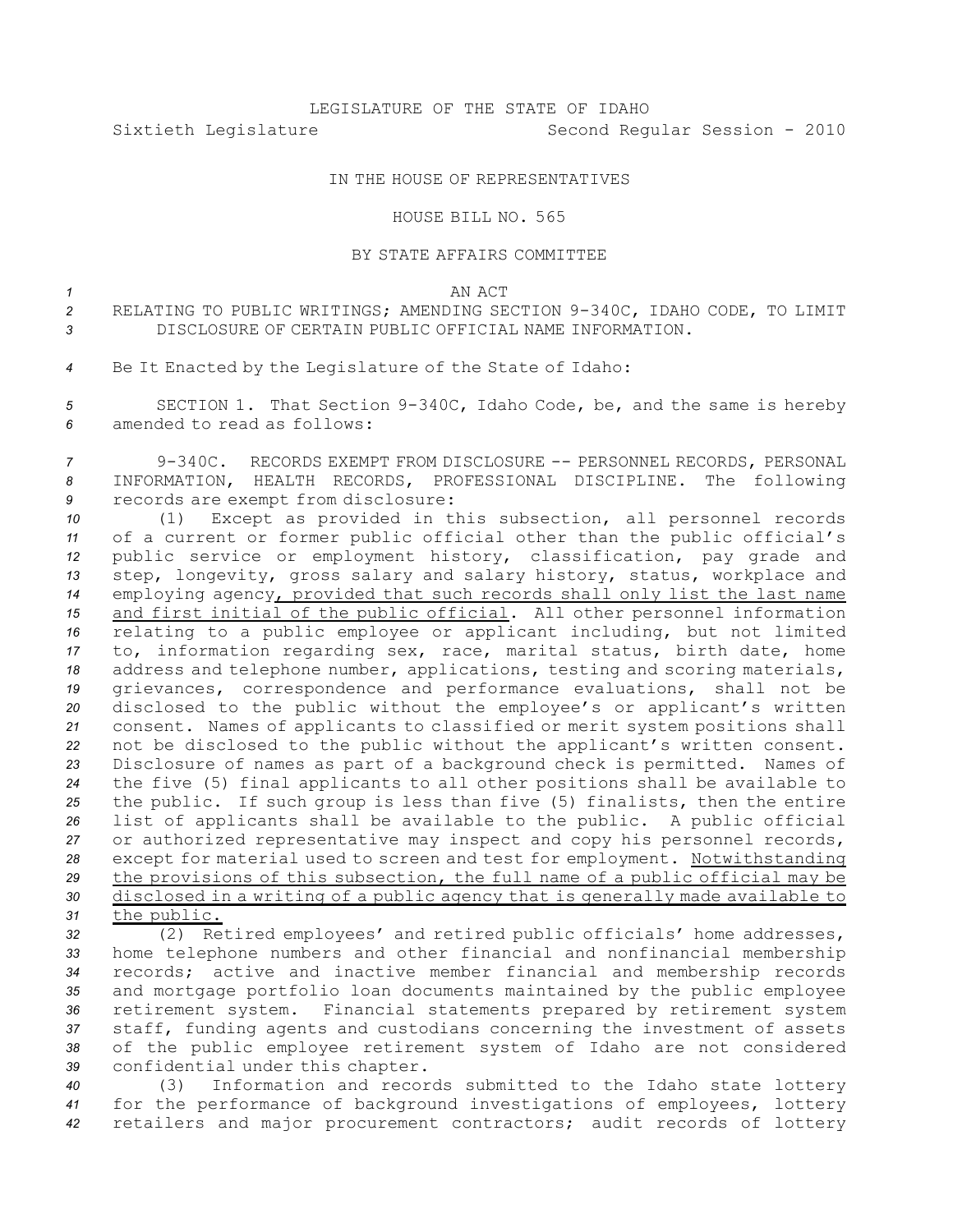retailers, vendors and major procurement contractors submitted to or performed by the Idaho state lottery; validation and security tests of the state lottery for lottery games; business records and information submitted pursuant to sections 67-7412(8) and (9) and 67-7421(8) and (9), Idaho Code, and such documents and information obtained and held for the purposes of lottery security and investigative action as determined by lottery rules unless the public interest in disclosure substantially outweighs the private need for protection from public disclosure.

*<sup>9</sup>* (4) Records of <sup>a</sup> personal nature as follows:

*<sup>10</sup>* (a) Records of personal debt filed with <sup>a</sup> public agency or independent *<sup>11</sup>* public body corporate and politic pursuant to law;

*<sup>12</sup>* (b) Personal bank records compiled by <sup>a</sup> public depositor for the 13 **purpose of public funds transactions conducted pursuant to law;** 

 (c) Records of ownership of financial obligations and instruments of <sup>a</sup> public agency or independent public body corporate and politic, such as bonds, compiled by the public agency or independent public body corporate and politic pursuant to law;

*<sup>18</sup>* (d) Records, with regard to the ownership of, or security interests in, *<sup>19</sup>* registered public obligations;

*20* (e) Vital statistics records; and

21 (f) Military records as described in and pursuant to section 65-301, *22* Idaho Code.

 (5) Information in an income or other tax return measured by items of income or sales, which is gathered by <sup>a</sup> public agency for the purpose of administering the tax, except such information to the extent disclosed in <sup>a</sup> written decision of the tax commission pursuant to <sup>a</sup> taxpayer protest of <sup>a</sup> deficiency determination by the tax commission, under the provisions of 28 section 63-3045B, Idaho Code.

 (6) Records of <sup>a</sup> personal nature related directly or indirectly to the application for and provision of statutory services rendered to persons applying for public care for the elderly, indigent, or mentally or physically handicapped, or participation in an environmental or <sup>a</sup> public health study, provided the provisions of this subsection making records exempt from disclosure shall not apply to the extent that such records or information contained in those records are necessary for <sup>a</sup> background check on an individual that is required by federal law regulating the sale of firearms, guns or ammunition.

 (7) Employment security information, except that <sup>a</sup> person may agree, through written, informed consent, to waive the exemption so that <sup>a</sup> third party may obtain information pertaining to the person, unless access to the information by the person is restricted by subsection (3)(a), (3)(b) 42 or (3)(d) of section 9-342, Idaho Code. Notwithstanding the provisions of section 9342, Idaho Code, <sup>a</sup> person may not review identifying information concerning an informant who reported to the department of labor <sup>a</sup> suspected violation by the person of the employment security law, chapter 13, title 72, Idaho Code, under an assurance of confidentiality. As used in this section and in chapter 13, title 72, Idaho Code, "employment security information" means any information descriptive of an identifiable person or persons that is received by, recorded by, prepared by, furnished to or collected by the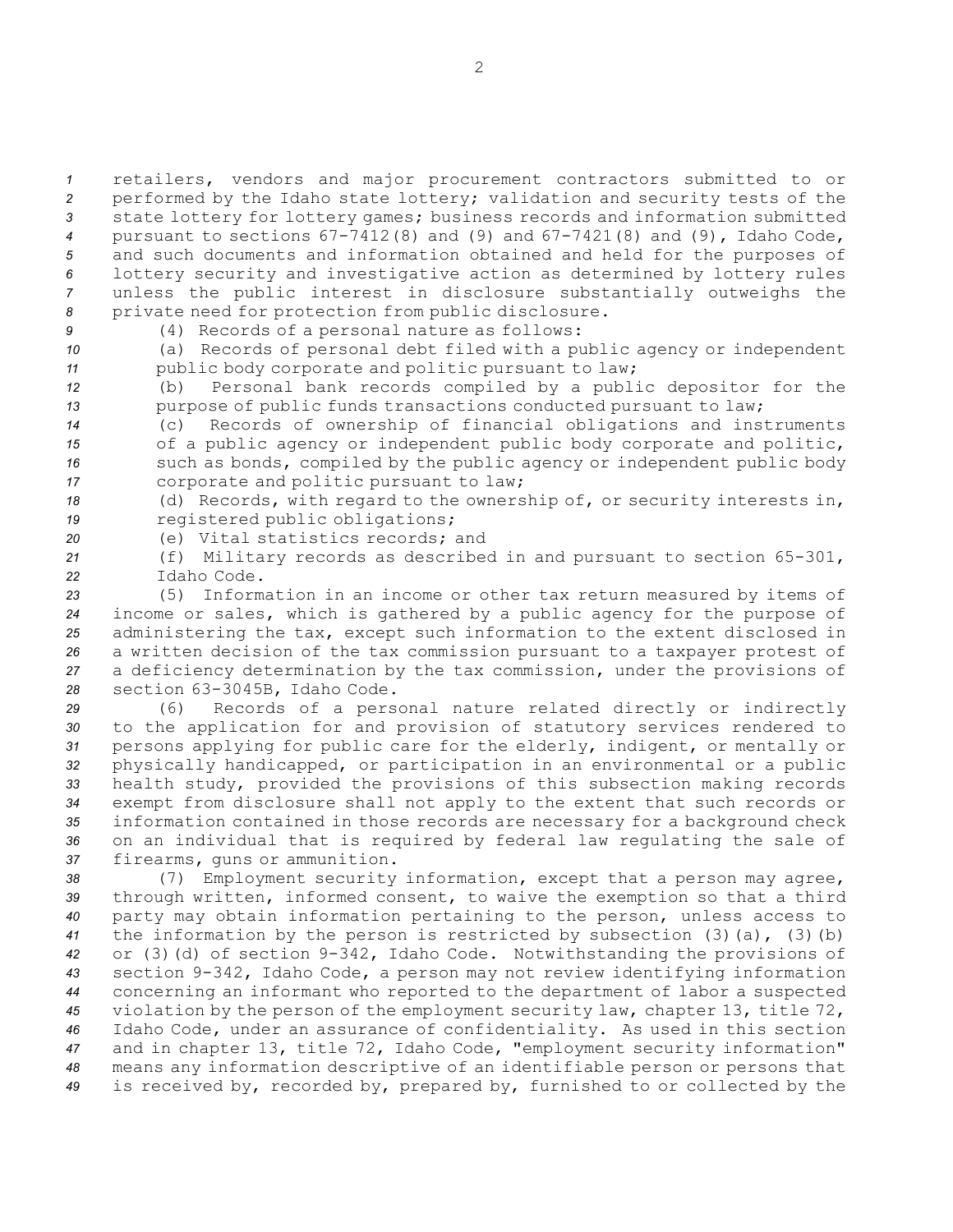*<sup>1</sup>* department of labor or the industrial commission in the administration of *<sup>2</sup>* the employment security law.

 (8) Any personal records, other than names, business addresses and business phone numbers, such as parentage, race, religion, sex, height, weight, tax identification and social security numbers, financial worth or medical condition submitted to any public agency or independent public body corporate and politic pursuant to <sup>a</sup> statutory requirement for licensing, certification, permit or bonding.

 (9) Unless otherwise provided by agency rule, information obtained as part of an inquiry into <sup>a</sup> person's fitness to be granted or retain <sup>a</sup> license, certificate, permit, privilege, commission or position, private association peer review committee records authorized in title 54, Idaho Code. Any agency which has records exempt from disclosure under the provisions of this subsection shall annually make available <sup>a</sup> statistical summary of the number and types of matters considered and their disposition.

*<sup>16</sup>* (10) The records, findings, determinations and decisions of any *<sup>17</sup>* prelitigation screening panel formed under chapters 10 and 23, title 6, *18* Idaho Code.

 (11) Complaints received by the board of medicine and investigations and informal proceedings, including informal proceedings of any committee of the board of medicine, pursuant to chapter 18, title 54, Idaho Code, and rules adopted thereunder.

*<sup>23</sup>* (12) Records of the department of health and welfare or <sup>a</sup> public health *<sup>24</sup>* district that identify <sup>a</sup> person infected with <sup>a</sup> reportable disease.

 (13) Records of hospital care, medical records, including prescriptions, drug orders, records or any other prescription information that specifically identifies an individual patient, prescription records 28 maintained by the board of pharmacy under sections 37-2726 and 37-2730A, Idaho Code, records of psychiatric care or treatment and professional counseling records relating to an individual's condition, diagnosis, care or treatment, provided the provisions of this subsection making records exempt from disclosure shall not apply to the extent that such records or information contained in those records are necessary for <sup>a</sup> background check on an individual that is required by federal law regulating the sale of firearms, guns or ammunition.

*<sup>36</sup>* (14) Information collected pursuant to the directory of new hires act, *<sup>37</sup>* chapter 16, title 72, Idaho Code.

*38* (15) Personal information contained in motor vehicle and driver records *<sup>39</sup>* that is exempt from disclosure under the provisions of chapter 2, title 49, *40* Idaho Code.

*<sup>41</sup>* (16) Records of the financial status of prisoners pursuant to 42 subsection (2) of section 20-607, Idaho Code.

*<sup>43</sup>* (17) Records of the Idaho state police or department of correction *<sup>44</sup>* received or maintained pursuant to section 195514, Idaho Code, relating to *45* DNA databases and databanks.

 (18) Records of the department of health and welfare relating to <sup>a</sup> survey, resurvey or complaint investigation of <sup>a</sup> licensed nursing facility shall be exempt from disclosure. Such records shall, however, be subject to disclosure as public records as soon as the facility in question has received the report, and no later than the fourteenth day following the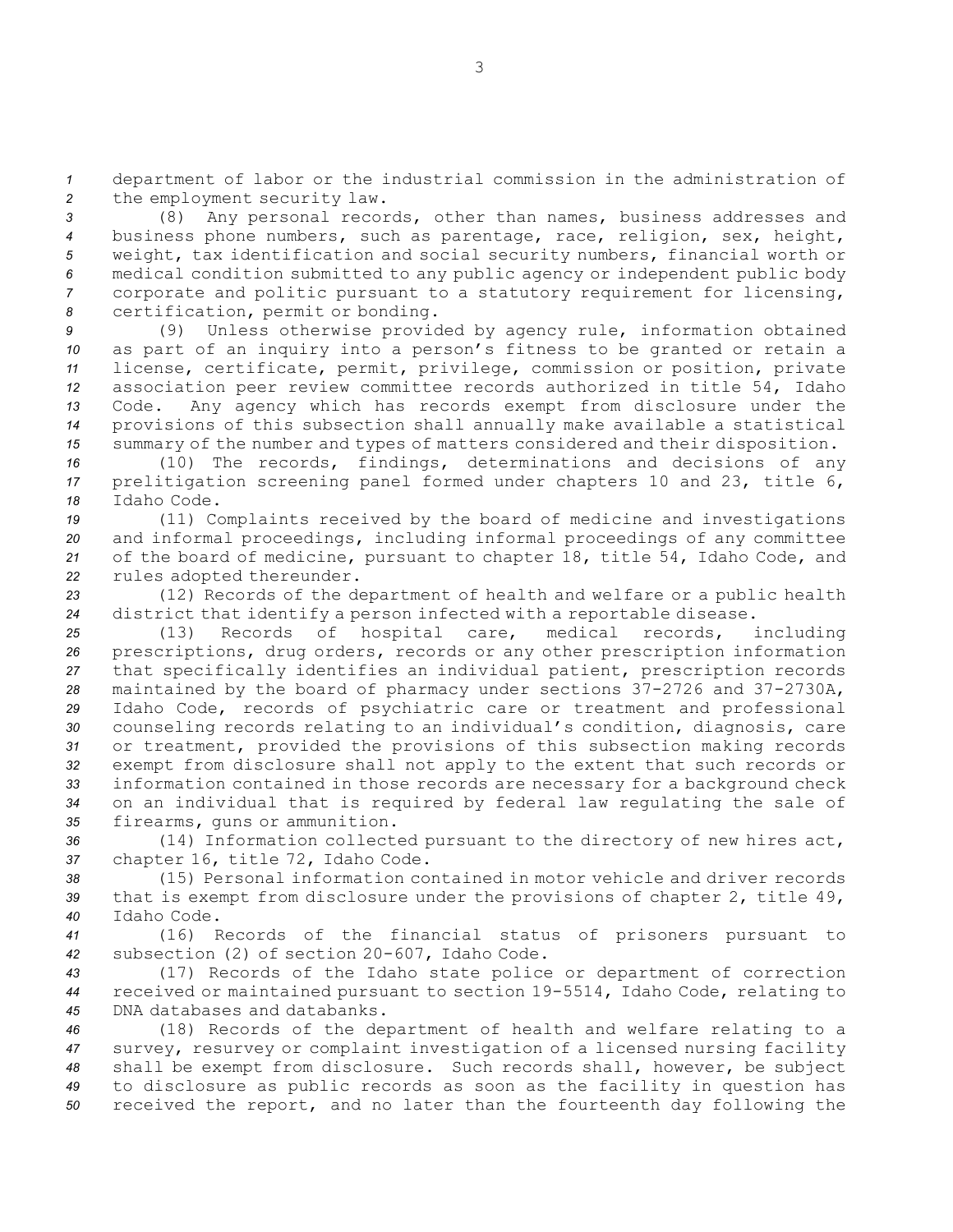date that department of health and welfare representatives officially exit the facility pursuant to federal regulations. Provided however, that for purposes of confidentiality, no record shall be released under this section which specifically identifies any nursing facility resident.

 (19) Records and information contained in the registry of immunizations against childhood diseases maintained in the department of health and welfare, including information disseminated to others from the registry by the department of health and welfare.

*<sup>9</sup>* (20) Records of the Idaho housing and finance association (IHFA) *<sup>10</sup>* relating to the following:

*<sup>11</sup>* (a) Records containing personal financial, family, health or similar 12 **personal information submitted to or otherwise obtained by the IHFA;** 

*<sup>13</sup>* (b) Records submitted to or otherwise obtained by the IHFA with regard *<sup>14</sup>* to obtaining and servicing mortgage loans and all records relating to 15 the review, approval or rejection by the IHFA of said loans;

*<sup>16</sup>* (c) Mortgage portfolio loan documents;

 (d) Records of <sup>a</sup> current or former employee other than the employee's duration of employment with the association, position held and location of employment. This exemption from disclosure does not include the contracts of employment or any remuneration, including reimbursement of expenses, of the executive director, executive officers or commissioners of the association. All other personnel information relating to an association employee or applicant including, but not limited to, information regarding sex, race, marital status, birth date, home address and telephone number, applications, testing and scoring materials, grievances, correspondence, retirement plan information and performance evaluations, shall not be disclosed to the public without the employee's or applicant's written consent. An employee or authorized representative may inspect and copy that employee's personnel records, except for material used to screen and test for employment or material not subject to disclosure elsewhere in the Idaho public records act.

 (21) Records of the department of health and welfare related to child support services in cases in which there is reasonable evidence of domestic violence, as defined in chapter 63, title 39, Idaho Code, that can be used to locate any individuals in the child support case except in response to <sup>a</sup> court order.

*<sup>38</sup>* (22) Records of the Idaho state bar lawyer assistance program pursuant *<sup>39</sup>* to chapter 49, title 54, Idaho Code, unless <sup>a</sup> participant in the program 40 authorizes the release pursuant to subsection (4) of section 54-4901, Idaho *41* Code.

*<sup>42</sup>* (23) Records and information contained in the trauma registry created *<sup>43</sup>* by chapter 20, title 57, Idaho Code, together with any reports, analyses and *<sup>44</sup>* compilations created from such information and records.

*<sup>45</sup>* (24) Records contained in the court files, or other records prepared as *<sup>46</sup>* part of proceedings for judicial authorization of sterilization procedures *<sup>47</sup>* pursuant to chapter 39, title 39, Idaho Code.

*<sup>48</sup>* (25) The physical voter registration card on file in the county clerk's *<sup>49</sup>* office; however, <sup>a</sup> redacted copy of said card shall be made available *<sup>50</sup>* consistent with the requirements of this section. Information from the